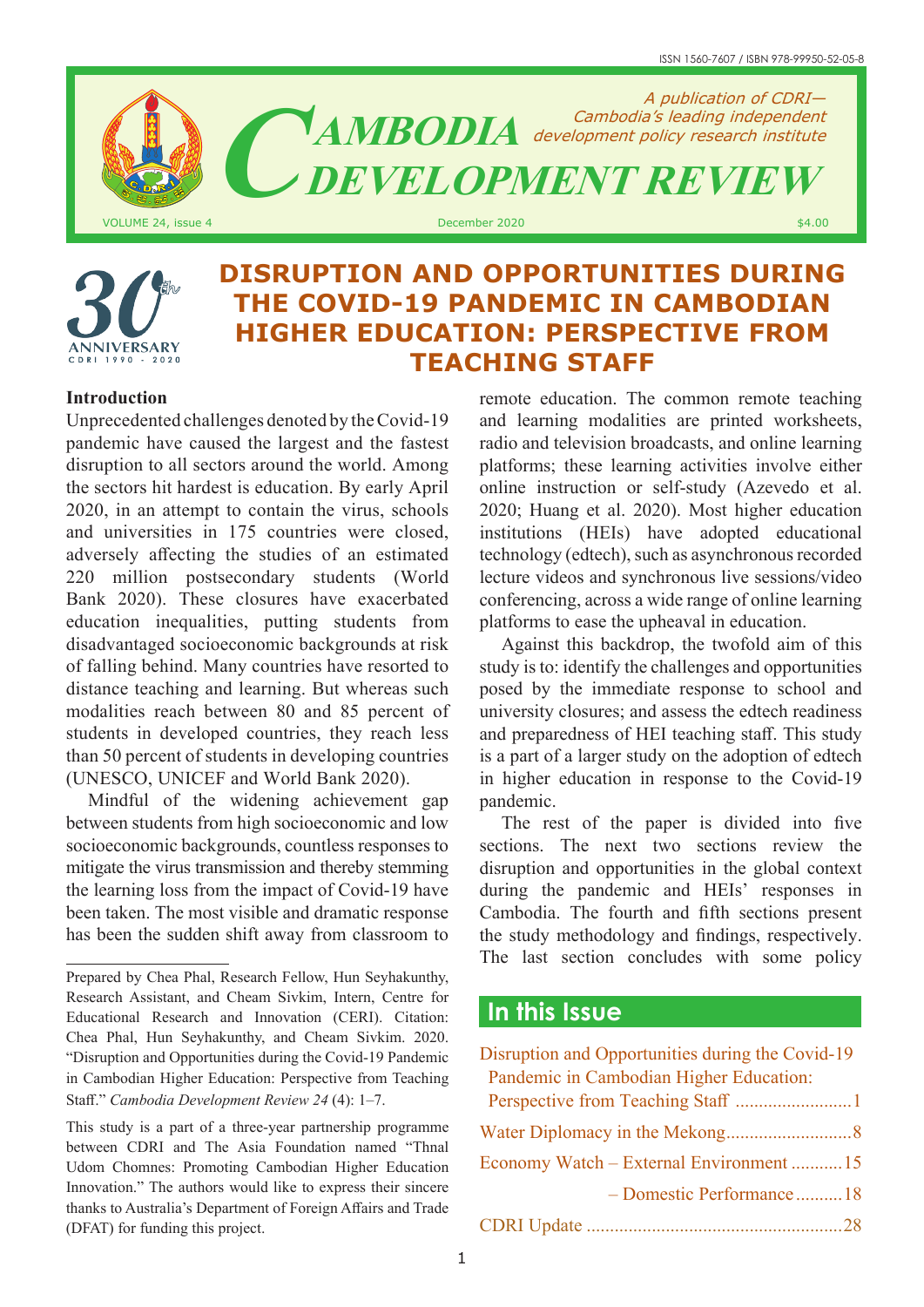recommendations on how Cambodia can be better prepared for future crises.

# **Educational disruption and opportunities during Covid-19**

Due to the shortage of technological infrastructure and human resources to develop online learning materials and platforms, some universities have postponed teaching and learning indefinitely, with no clear date for students to return to physical classrooms. Marinoni, Land and Jensen (2020) caution that adaptability to the closedown and sudden transition to distance learning depends on students' technological readiness and preparedness and faculty's capabilities to use edtech in delivering and administering online learning activities. Lapada et al. (2020) highlight the pressing challenges created by the rapid adoption of edtech forced on faculty and the immense pressure caused by the mass rush to online classes. The most significant of these are the knowledge and skills online educators need for conducting distance learning, assessing student outputs, and, above all, maintaining students' active engagement and teacher-student interactions remotely.

The problem of engaging active student participation and encouraging effective teacherstudent interactions in virtual lectures is underlined by Neuwirth, Jović and Mukherji (2020). They observe students' distractibility and inattention in the virtual classroom, for instance, lack of active participation and turning off the webcam during class. Because of such behaviours, faculty are unable to assess students' comprehension of subject matter or prevent further learning loss. This disruption to the education sector has become a hallmark of the "new normal" (De Giusti 2020) as edtech is expected to play an increasingly greater role even when the pandemic is no longer a crisis. The virtual classroom cannot entirely replace the physical classroom, however. Indeed, there is no evidence that remote learning can improve knowledge production (Azevedo et al. 2020).

The issue of teachers' attitudes towards the use of technology in education is not a new one. Global studies indicate positive attitudes and experiences among teaching staff towards the adoption of edtech. In fact, educators have capitalised on this exceptional opportunity to explore different instructional approaches, such as flexible, blended

and hybrid learning, and to learn technology skills and experiment with e-learning platforms (learning management systems), technological devices and tools (Donitsa-Schmidt and Ramot 2020).

The findings of a global survey on the impact of Covid-19 on HEIs demonstrate that faculty members expect distance learning to remain a significant component of lesson planning in the future and look forward to further pedagogical innovations and new teaching and learning delivery methods (Marinoni, Land and Jensen 2020). They also emphasised the importance of a proper framework for learning assessment that can be used to support and test learning outcomes effectively and accurately.

## **Cambodian HEIs' response to Covid-19**

Cambodia confirmed its first case of Covid-19 on 27 January 2020, a man returned from Wuhan, China (WHO 2020); and its second case on 7 March 2020, a Siem Reap resident. On 16 March 2020, the day after five new cases were confirmed in a single day, the Ministry of Education, Youth and Sport (MoEYS) issued a directive to close all schools nationwide until further notice as a measure to minimise the spread of the virus (UNESCO 2020a).

Cambodia, similarly to other developing countries, faces big challenges to its education sector during this crisis. Its higher education system, for example, has had to quickly adopt online platforms as physical classes were abruptly shut down in mid-March. Despite MoEYS guidelines for general education, such as initiatives to televise lessons and deliver live lectures on social media, higher-education learning was left to the decision of each HEI (UNESCO 2020b). Despite their limited resources, HEIs have no option but to embrace technology to keep learning going.

After the directive issued by MoEYS on 16 March, schools and universities closed down their campuses and resorted to online learning. However, progress has been highly uneven. Some leading universities and international schools were already equipped with necessary devices and facilities and had incorporated learning management systems (LMS) into their curriculum. They could therefore provide orientation and training on edtech tools to their teaching staff and embark on online teaching quickly.

Less well-off schools and universities, especially TVET institutes outside of Phnom Penh, found themselves constrained with few tools or guidelines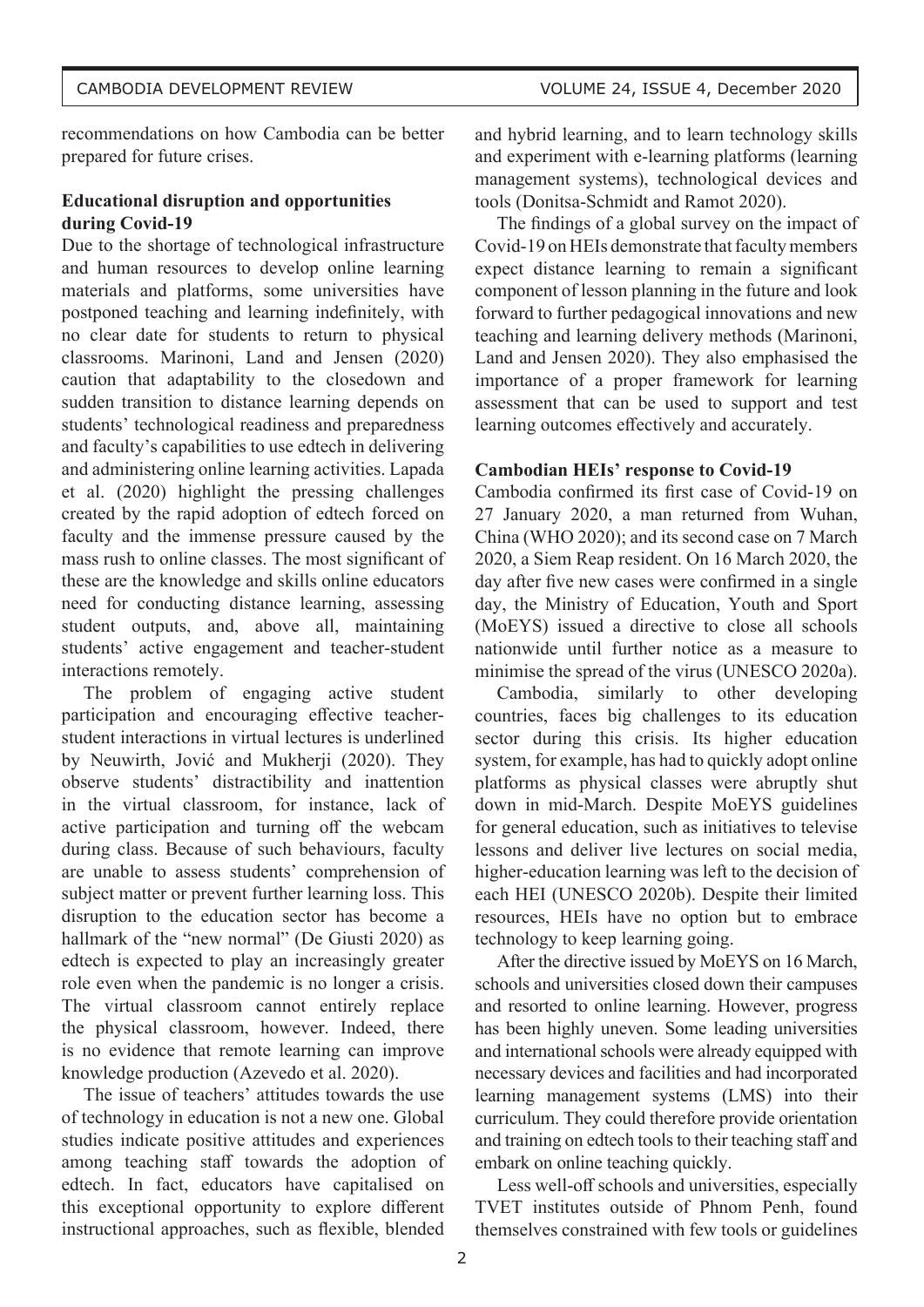for them to move forward. It was not until sometime later that their online modules could start. According to a survey conducted by CDRI's Centre for Educational Research and Innovation of 17 HEIs, only eight HEIs had started offering some form of online learning by 12 May, the date MoEYS issued another directive requesting schools to move classes online. The remaining nine HEIs commenced distance learning after mid-May, two months after school closures.

#### **Methodology**

The study used Creswell and Clark (2018)'s mixedmethod by combining quantitative analysis based on teaching staff survey and qualitative analysis of transcribed key informant interviews (KIIs) with managing staff at HEIs. It is a part of a larger study on the use of ICT in teaching and learning at Cambodian HEIs and the forced adoption of edtech during the Covid-19 pandemic. Only some parts from the teaching staff survey and related information from the KIIs were used for the analysis in this study.

For the teaching staff survey, we used a two-stage sampling method to select 370 teaching staff from 20 HEIs. According to the latest Education Congress Report, there are 124 HEIs in Cambodia under 16 different ministries and agencies, of which 101 (81.45 percent) are under MoEYS and the Ministry of Labour and Vocational Training (MLVT) (MoEYS 2020). For logistics reasons, this study excluded the HEIs under the other 14 ministries and agencies from the sampling frame. The lists of HEIs and student enrolment statistics were obtained from MoEYS and MLVT; however, these lists did not include the private HEIs under MLVT.

HEIs with an enrolment rate of less than 500 were excluded, leaving 75 HEIs for the firststage sampling. To select 20 HEIs as the primary sampling units, the study used systematic sampling with probability proportional to size, measured by the total student enrolment. This ensured that the main HEIs with large numbers of students are more likely to be selected from the sampling frame. In the second-stage sampling, all lists of teaching staff obtained from the selected HEIs were pooled for simple random sampling. The fieldwork was conducted in Phnom Penh, Svay Rieng, Kampot and Battambang. The survey was administered in digital format using KoboToolbox through faceto-face interviews between 27 September and 11 November 2020.

KIIs, guided by a semi-structured interview protocol, with 17 of the 20 HEIs selected in the firststage sampling were conducted face-to-face between 3 August and 3 November 2020. We interviewed HEI management staff including vice presidents or deputy directors in charge of academic affairs, chief academic officers, ICT faculty/department deans and IT staff. The qualitative data, used to triangulate the information from the teaching staff survey, was mainly drawn from the section on the impact of Covid-19 and the solutions implemented by HEIs during the pandemic.

#### **Findings**

In this section, we briefly describe the characteristics of the respondents as shown in Table 1, before presenting the key findings based on teaching staff's views on distance learning. Respondents were asked to rate, using the five-point ordinal Likert scale, how much they disagree or agree with a set of statements related to challenges and opportunities of delivering remote education during the pandemic. The survey questionnaire was developed by the authors based on the Cambodian context and interviews with several management staff at HEIs. In the whole sample, nonparametric frequency analysis was applied to disaggregate teaching staff's opinions. However, to examine the differences in teaching staff's perceptions of distance learning, the ordinal Likert scale was treated as a continuous interval scale for subgroup comparisons. In the subgroup analysis, respondents are aggregated by gender, HEI type, programme orientation, and HEI location.

#### *Characteristics of respondents*

Teaching in Cambodian HEIs remains heavily dominated by men. The total sample therefore comprised small numbers of female university (8.31 percent) and TVET (15.79 percent) respondents. The average age of university faculty members is 41.37 years and that of TVET teaching staff is 37.74 years. Roughly half of them (45.05 percent for university and 57.89 percent for TVET) fall into the 31–40 years age cohort.

More than 72.00 percent of university faculty members hold master's degrees and around 13.00 percent hold doctoral degrees. A further 12.14 percent had enrolled in PhD programmes but had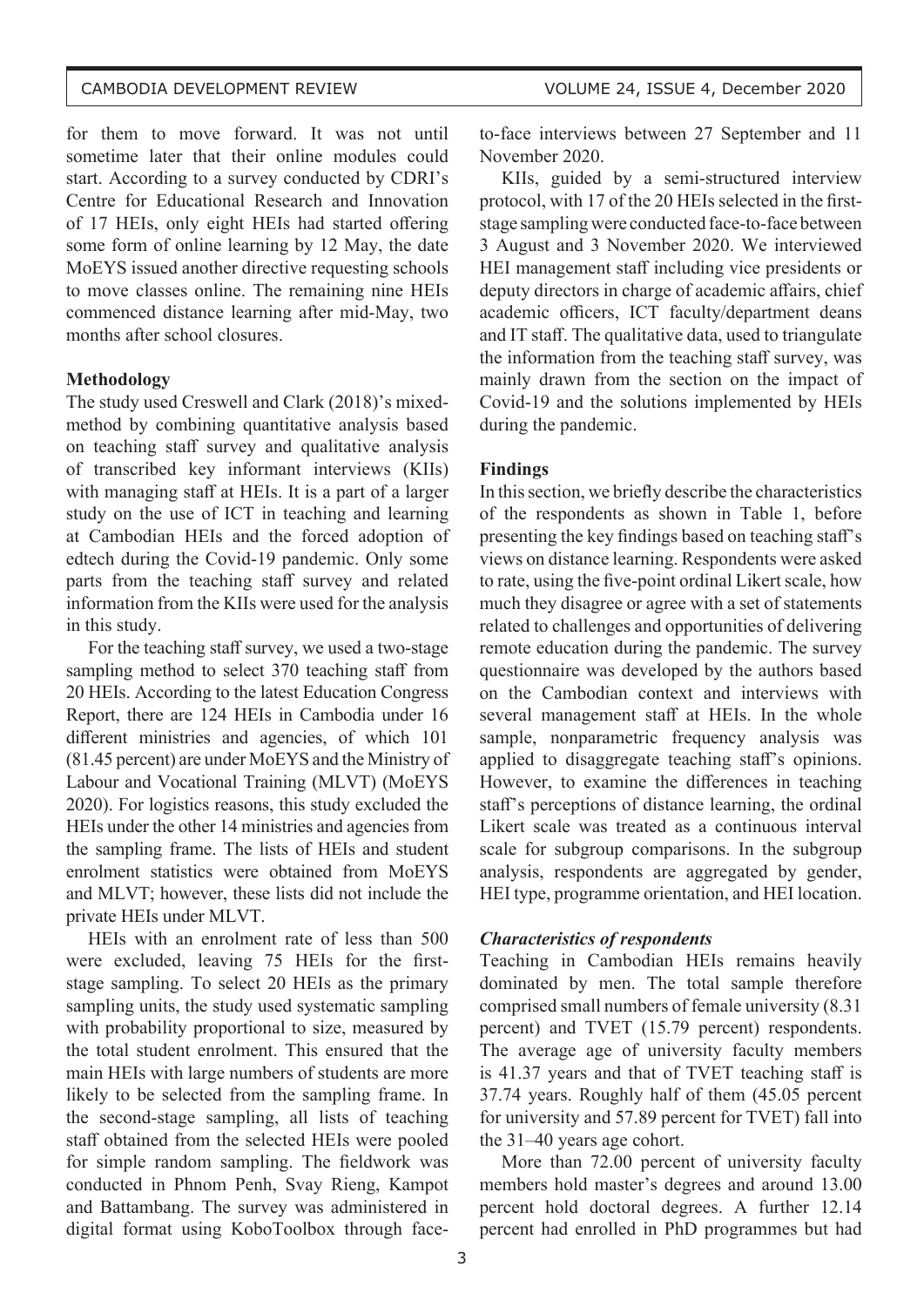#### Table 1: Characteristics of respondents

|                                     | University                                                           | <b>TVET Institute</b> |
|-------------------------------------|----------------------------------------------------------------------|-----------------------|
| <b>Gender</b>                       |                                                                      |                       |
| Female                              | 8.31%                                                                | 15.79%                |
| Male                                | 91.69%                                                               | 84.21%                |
| Age                                 |                                                                      |                       |
| $<$ 30 years                        | 6.71%                                                                | 15.79%                |
| $31-40$ years                       | 45.05%                                                               | 57.89%                |
| $41-50$ years                       | 35.78%                                                               | 21.05%                |
| $> 50$ years                        | 12.46%                                                               | 5.26%                 |
| Qualification                       |                                                                      |                       |
| Higher Diploma                      | $0.00\%$                                                             | 5.26%                 |
| Bachelor's degree                   | 2.56%                                                                | 31.58%                |
| Master's degree                     | 72.52%                                                               | 63.16%                |
| Incomplete PhD*                     | 12.14%                                                               | $0.00\%$              |
| Doctoral degree                     | 12.78%                                                               | $0.00\%$              |
| <b>Years of Teaching Experience</b> |                                                                      |                       |
| $<$ 5 years                         | 21.73%                                                               | 26.32%                |
| $6-10$ years                        | 26.52%                                                               | 28.07%                |
| $11-20$ years                       | 40.58%                                                               | 36.84%                |
| $-$ > 20 years                      | 11.18%                                                               | 8.77%                 |
|                                     | <b>Online Teaching Experience Before Covid-19</b>                    |                       |
| Yes                                 | 10.90%                                                               | 1.75%                 |
| N <sub>0</sub>                      | 89.10%                                                               | 98.25%                |
| <b>Training on Online Teaching</b>  |                                                                      |                       |
| Yes                                 | 84.98%                                                               | 70.18%                |
| N <sub>0</sub>                      | 8.31%                                                                | 24.56%                |
| Do not teach                        | 6.71%                                                                | 5.26%                 |
|                                     | Note: *PhD student, PhD candidate, all but disseratation, or dropout |                       |

not successfully completed them. The teaching qualifications held by staff at TVET institutes are much lower; about a third of TVET respondents hold only bachelor's degrees or higher diplomas, 63.16 percent hold master's degrees and none of them had ever enrolled in a PhD programme.

Respondents' teaching experience ranges from less than one year to over two decades. Just over half of university respondents have taught at HEIs for 10 years or more. Almost 11.00 percent of university faculty members had some sort of online teaching experience before the Covid-19 outbreak compared to only 1.75 percent of TVET teaching staff. A large proportion of teaching staff (84.98 percent at universities and 70.18 percent at TVET institutes) received some form

of training on how to conduct distance learning after school closures.

# *Challenges during the Covid-19 pandemic*

As illustrated in Figure 1, poor internet connection, difficulty assessing student performance remotely, problems of online group discussion, interruptions, and time spent preparing online lessons are the issues most commonly raised in the teaching staff survey. Sixty-nine percent of the respondents either agree or strongly agree that students have difficulty accessing online learning due to poor or limited internet connection and that it is difficult to assess student performance remotely. These issues were confirmed in the KIIs with management staff at both universities and TVET institutes. The main problem is unstable internet/connection drops, particularly in rural areas, due to undeveloped telecommunications infrastructure.

The need to access the internet for learning puts an added financial burden on poor students as their families are

likely to be hit hard by the Covid-19 pandemic. To address this challenge, one HEI, with external funding sources, provides poor students with a special allowance of USD 50 to cover internet fees and to buy learning materials. Many HEIs admitted that it is difficult to reduce let alone prevent cheating

| ■ Strongly Disagree<br>Disagree                    | $\blacksquare$ Neutral<br>$\blacksquare$ Agree | ■ Strongly Agree       |
|----------------------------------------------------|------------------------------------------------|------------------------|
| Assessing student performance                      | 1% 15%                                         | 6%<br>63%              |
| Internet connection                                | 2% 14%                                         | 8%<br>61%              |
| Group discussion with distance learning            | $1\%$ 20%                                      | 4%<br>64%              |
| Unwanted interruption                              | 1% 17%                                         | 2%<br>61%              |
| Lesson preparation is time-consuming               | $2\%$ 26%                                      | 4%<br>60%              |
| Increasing learning gaps between the rich and poor | $3\%$ 24%                                      | 5%<br>50%              |
| Interaction with students remotely                 | $2\%$ 26%                                      | 3%<br>52%              |
| Feedback to students through distance learning     | $2\%$<br>36%                                   | $2\%$<br>43%           |
| Students do not have adequate knowledge and skills | $2\%$<br>34%                                   | $1\%$<br>35%           |
| Students do not have the required devices          | 6%<br>40%                                      | $\frac{1}{2}\%$<br>36% |

Figure 1: Teachers' views on the challenges to education during the Covid-19 crisis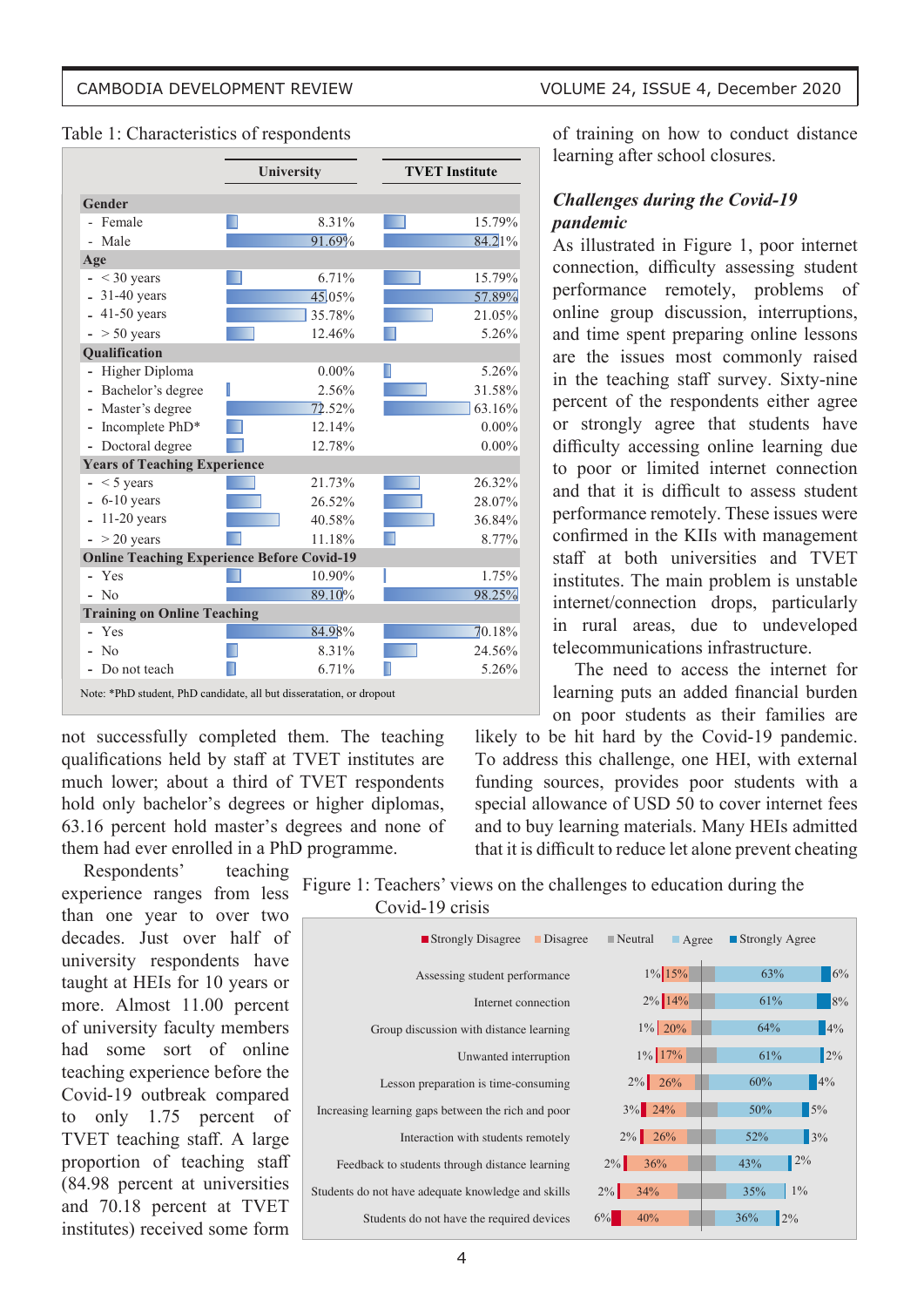|                                                       | M   | $\mathbf{F}$ | Dif.              |     | Public Private | Dif.           | University TVET |     | Dif.           | Phnom<br>Penh | Province | Dif.           |
|-------------------------------------------------------|-----|--------------|-------------------|-----|----------------|----------------|-----------------|-----|----------------|---------------|----------|----------------|
| Assessing student performance                         | 3.6 | 3.5          | 0 <sub>1</sub>    | 3.7 | 3.5            | 02             | 3.5             | 3.9 | $-0.4$         | 3.6           | 3.7      | $+0.1$         |
| Internet connection                                   | 3.6 | 3.7          | $\vert 0.1 \vert$ | 3.7 | 3.5            |                | 3.6             | 3.7 | $\mathbf{0.1}$ | 3.5           | 3.9      | $-0.4$         |
| Group discussion with<br>distance learning            | 3.5 | 3.6          | $\pm 0.1$         | 3.6 | 3.4            | 0.3            | 3.5             | 3.8 | $-0.3$         | 3.4           | 3.7      | $-0.3$         |
| Unwanted interruption                                 | 3.5 | 3.3          |                   | 3.5 | 3.4            | 0.0            | 3.5             | 3.5 | 0.0            | 3.4           | 3.6      | $-0.2$         |
| Lesson preparation is<br>time-consuming               | 3.3 | 3.7          | $\overline{A}$    | 3.4 | 3.4            | 0.0            | 3.3             | 3.7 | $-0.4$         | 3.3           | 3.5      | $-0.2$         |
| Increasing learning gaps<br>between the rich and poor | 3.3 | 3.3          | 0.0               | 3.4 | 3.2            | $\overline{2}$ | 3.2             | 3.8 | $-0.5$         | 3.2           | 3.5      | $-0.3$         |
| Interaction with students<br>remotely                 | 3.2 | 3.7          | .5                | 3.4 | 3.2            |                | 3.2             | 3.8 | $-0.6$         | 3.2           | 3.4      | $\overline{2}$ |
| Feedback to students<br>through distance learning     | 3.1 | 3.2          | $\overline{2}$    | 3.2 | 3.0            |                | 3.0             | 3.6 | $-0.6$         | 3.1           | 3.2      |                |
| Students do not have adequate<br>knowledge and skills | 3.0 | 3.0          | $\mathbf{0.0}$    | 3.1 | 2.9            |                | 2.9             | 3.2 | $-0.2$         | 3.0           | 3.1      |                |
| Students do not have<br>the required devices          | 2.9 | 3.0          | $+0.1$            | 3.0 | 2.8            |                | 2.8             | 3.0 | $-0.2$         | 2.9           | 3.0      | 10.1           |
| <b>Total Average</b>                                  | 3.3 | 3.4          | $\vert$ 0.1       | 3.4 | 3.2            | 0.2            | 3.3             | 3.6 | $-0.3$         | 3.3           | 3.5      | $-0.2$         |

Table 2: Teachers' views on the challenges to education during the Covid-19 crisis by subgroup

when assessment is conducted remotely.

However, the design of effective and transparent student assessment is not a top priority as the immediate imperative is to ensure technology proficiency by familiarising students and teachers with technological tools and devices. Besides, student's knowledge and skills and access to necessary devices as also their concerns, but it seems to be less severe in comparison to challenges mentioned earlier. According to the KIIs, most students possess at least a smartphone and a majority of junior and senior students have access to personal computers.

The subgroup analysis, shown in Table 2, indicates that distance learning is a big concern for female teachers, teachers at public HEIs, teachers outside Phnom Penh capital, and teachers at TVET institutions. For instance, the average Likert scores suggest that female respondents are more likely than male respondents to agree that interacting with students remotely is challenging and that planning for online lessons is time-consuming. Teaching staff at private universities seem to find delivering online lessons less challenging and feel their students have fewer problems with the skills and devices needed for online learning. The delivery of distance learning outside the capital faces a bigger hurdle, however, with some noticeable constraints such as unstable internet/connection drops and lack

of student participation in online discussions.

Teaching staff at TVET institutes seemed to find distance learning the most challenging; the perceived barriers with a mean score higher than 3.8 include assessing student performance, limited group discussion, increasing learning gaps between rich and poor students, and interacting with students remotely. Furthermore, TVET students appear to have distinct characteristics as TVET teaching staff were especially concerned about students acquiring adequate knowledge and skills and access to devices required for distance learning. As the KIIs with TVET institutions revealed, it is impossible to move some subjects online as many practical courses require students to attend workshops in person or do laboratory work.

### *Opportunities brought by the Covid-19 pandemic*

Although Covid-19 has briefly interrupted learning and posed great challenges to higher education, the surveyed teaching staff also acknowledged the opportunities brought by the pandemic. Nearly all of the respondents either agreed or strongly agreed that online learning should be blended with the traditional approach in the future and that it is a good opportunity for schools to further integrate edtech into higher learning. The interviewed management staff concurred with these ideas and would consider the possibility of introducing blended learning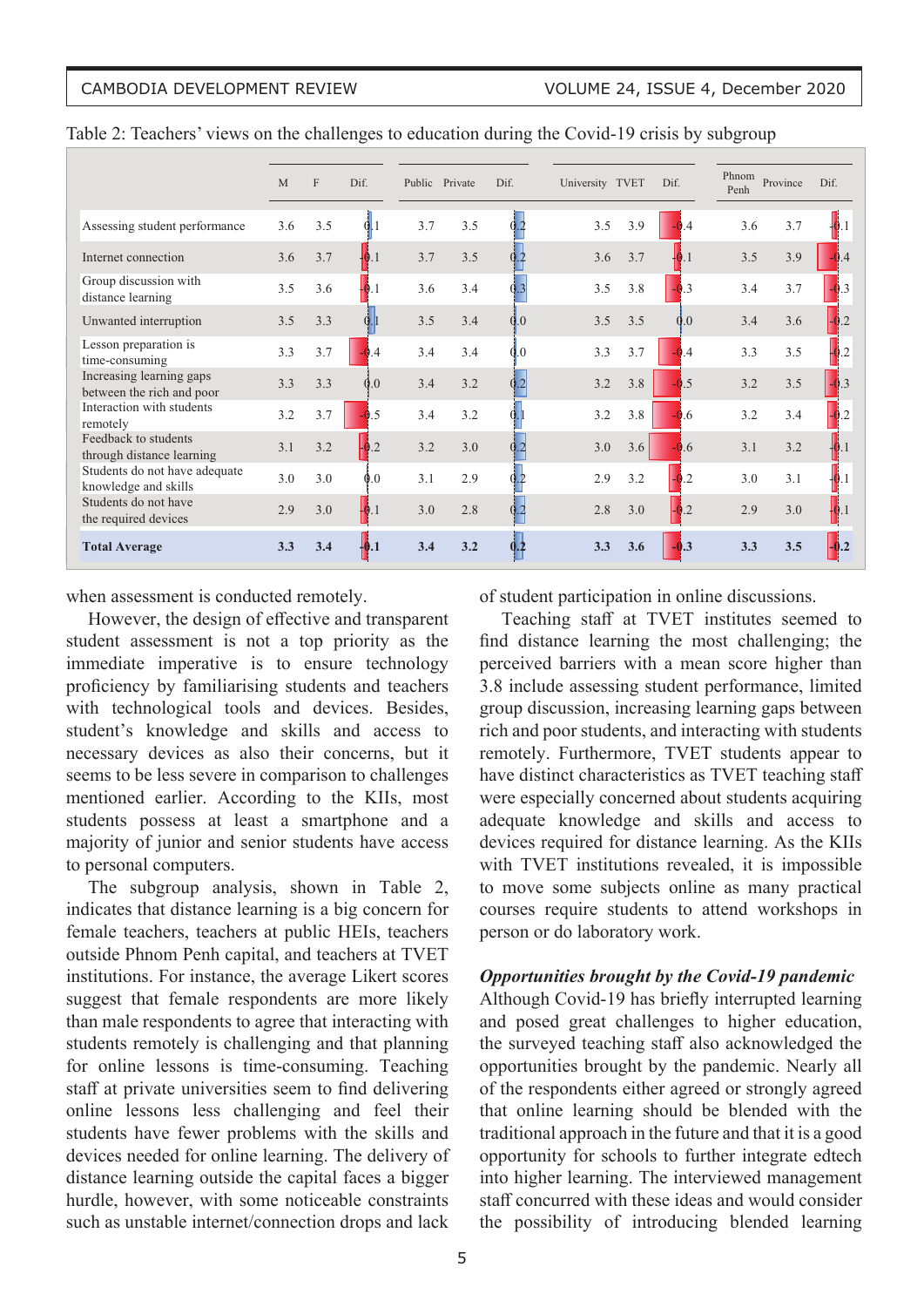

Figure 2: Opportunities based on teaching staff's opinions

or offering online courses in the future when the situation returns to normal.

A majority of the respondents reported that the experience of conducting distance learning had improved their ICT skills and thought it a good opportunity for schools to integrate more edtech into learning. About two-thirds of the respondents were satisfied with the current e-learning platforms adopted by their HEIs. In other words, a large number of respondents felt they were well prepared for distance learning and that the current e-learning platforms were good enough for distance learning. However, according to the KIIs, most of the sampled HEIs could not make substantial investments in the building of sophisticated or customised LMS due to

high costs and limited human resources. According to the teaching staff survey and KIIs, the most popular platforms are Microsoft Teams and Google Classroom and some HEIs use only Telegram (an online messaging app) as a platform for distance learning. Teaching staff were also less optimistic about the effectiveness of distance learning; only around 40 percent of them considered online learning an effective learning approach.

The subgroup analysis, reported in Table 3, shows that most of the teaching staff regardless of their gender or affiliation felt positive about blended learning in the future and considered the pandemic a good opportunity for HEIs to integrate edtech into learning and teaching. On average, respondents

| Table 3: Teachers' views on the opportunities introduced by Covid-19 by subgroup |  |  |  |
|----------------------------------------------------------------------------------|--|--|--|
|                                                                                  |  |  |  |

|                                               | M   | $\mathbf{F}$ | Dif.   | Public Private |     | Dif.   | University TVET |     | Dif.           | Phnom<br>Penh | Province | Dif.   |
|-----------------------------------------------|-----|--------------|--------|----------------|-----|--------|-----------------|-----|----------------|---------------|----------|--------|
| Blended learning in the future                | 4.1 | 4.1          | $-0.1$ | 4.0            | 4.1 | 0.0    | 4.1             | 4.1 | 0.0            | 4.0           | 4.2      | $-0.2$ |
| Opportunity for ICT<br>integration            | 4.1 | 4.1          | 0.0    | 4.1            | 4.1 | $-0.1$ | 4.1             | 4.1 | 0.0            | 4.1           | 4.2      | $-0.1$ |
| Improvement of ICT skills                     | 3.8 | 4.0          | $-0.3$ | 3.8            | 3.8 | 0.0    | 3.8             | 3.8 | 0.0            | 3.8           | 3.8      | 0.0    |
| Satisfaction with online<br>learning platform | 3.6 | 3.6          | 0.0    | 3.5            | 3.7 | $-0.3$ | 3.7             | 3.1 | 0.5            | 3.6           | 3.5      | 0.1    |
| Effectiveness of<br>distance learning         | 3.2 | 3.2          | 0.1    | 3.1            | 3.3 | $-0.2$ | 3.3             | 2.9 | 0 <sup>4</sup> | 3.3           | 3.2      | 0.1    |
| School has adequate LMS                       | 3.3 | 3.5          | $-0.2$ | 3.1            | 3.5 | $-0.4$ | 3.4             | 2.8 | 0.6            | 3.4           | 3.0      | 0.4    |
| Well prepared for distance learning           | 3.4 | 3.2          | 0.2    | 3.2            | 3.5 | $-0.4$ | 3.5             | 2.8 | 0.6            | 3.4           | 3.2      | 0.3    |
| <b>Total Average</b>                          | 3.6 | 3.7          | 0.0    | 3.5            | 3.7 | $-0.2$ | 3.7             | 3.4 | 0.3            | 3.7           | 3.6      | 0.1    |